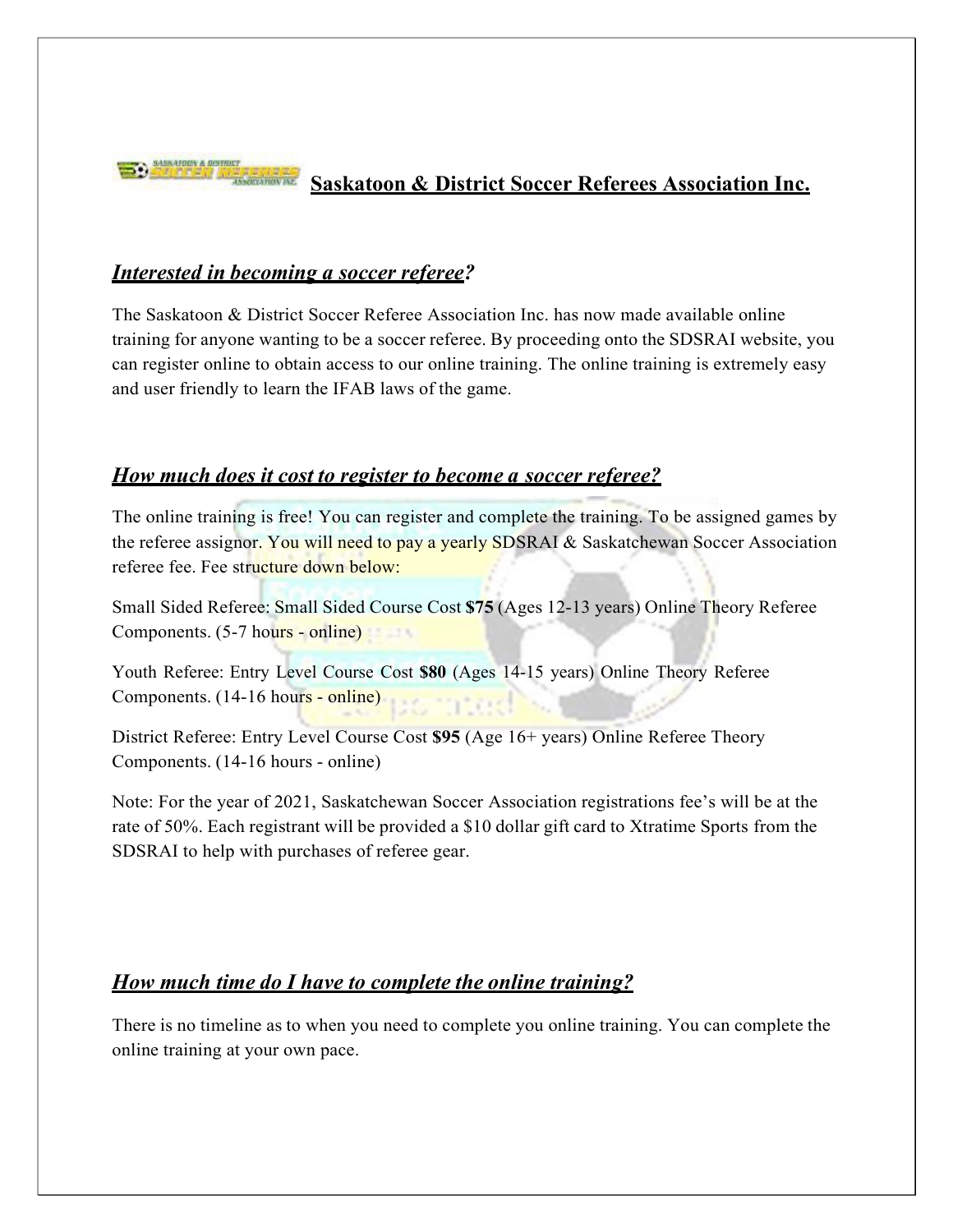#### *What do I do when I have completed the online training?*

Once completed your online training, you will receive a confirmation email from Google classrooms stating the completion of your training. You will then need to send your confirmation email to Frank Laterza via email.

#### *When do I start refereeing after completion of online training?*

As soon as the SDSRAI has received your confirmation email stating completion of your online training. You will then be directed to the Referee Assignor (SAS Operations Coordinator) to create your referee RAMP account. After your referee RAMP account has been created you will then be assigned games to referee. The SDSRAI will then book a referee mentor for you to go out andwatch games prior to refereeing. This is to allow anyone to ask questions and visually see what refereeing is about. New referees will start refereeing in the age category of U11. Due to

COVID-19 restrictions, participants will have to decided either to play or referee soccer. Once restrictions can be eased, the referee assignor will allow participants to play and referee. This decision has been set to protect the health and safety of the players, coaches, and referees.

# *How much do I get paid as a soccer referee?*

When starting off as referee in officiating in U11 games. Your payment as a referee will be determined by which season you start in.

Outdoor game fee U11 \$28.50-\$33.00 per game.

Indoor game fee U11 \$ 26.00-\$29.50 per game.

Game fee variance adjusted due to division structure.

#### *I do not feel comfortable refereeing my first game by myself…*

No need to worry. The SDSRAI provides referee mentors to be present at your first game. It does not cost the referee anything to have a mentor present at your game. It is a service the SDSRAI provides to its referees. Mentors are there to help you and answer any questions you may have.